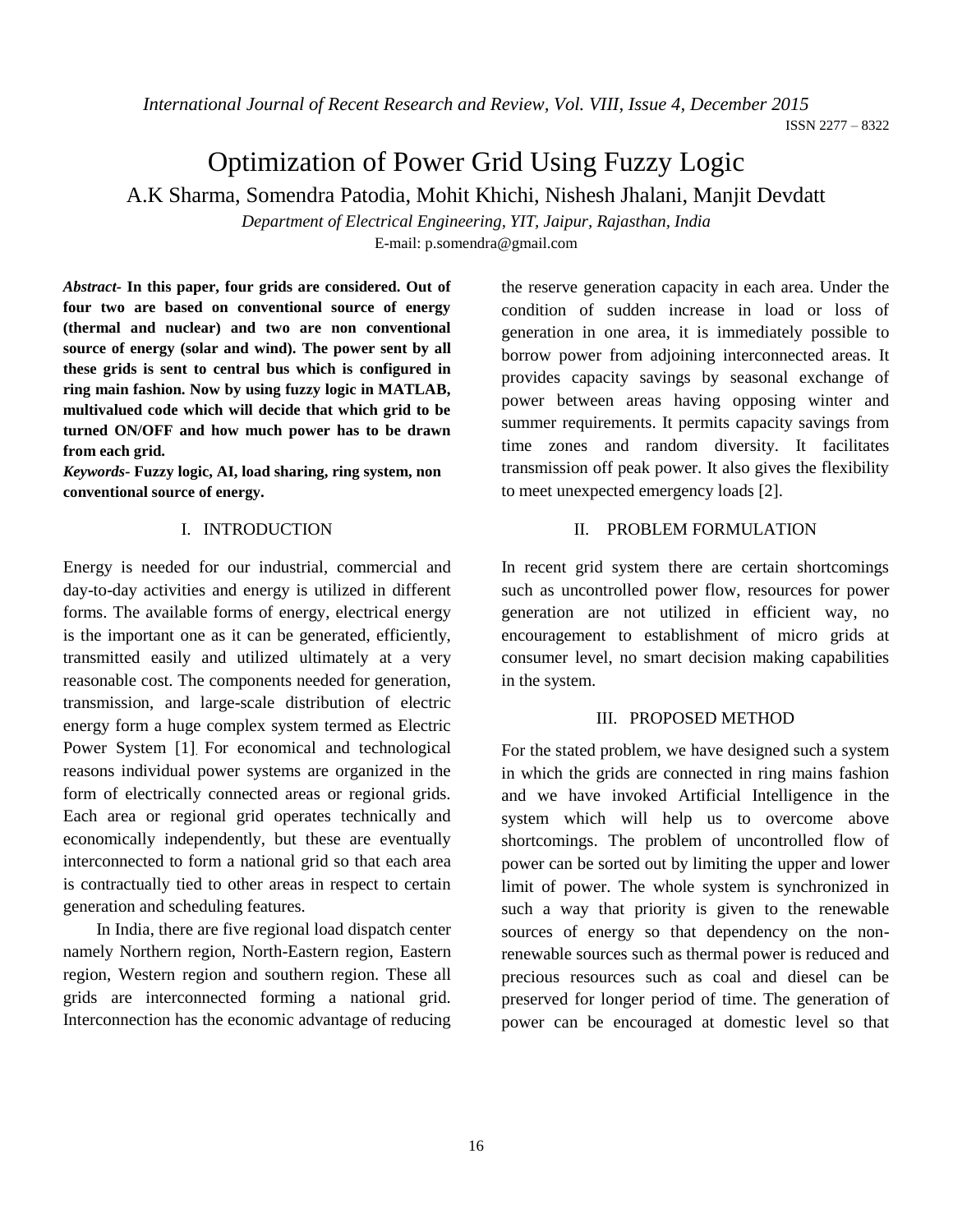consumers can be able to sell the power which they are generating. As we are invoking Artificial Intelligence in the system by use of fuzzy logic so the system become optimized and self healing of the grid can be achieved.

We have shown the basic block diagram of our proposed work in fig. 1 . The various power supplies in the project is shown in fig. 2, fig.  $3 \&$  fig. 4. In fig. 5 we have shown the pin diagram of microcontroller we have

used. Fig.2 shows the power supply diagram for wind power plant. Fig. 3&4 shows the power supply to central grid as well as the values of voltages & current from solar, wind, thermal & nuclear power plants.Various components are used in the proposed work that is shown in table I.



Fig.1 Block Diagram of the Proposed Work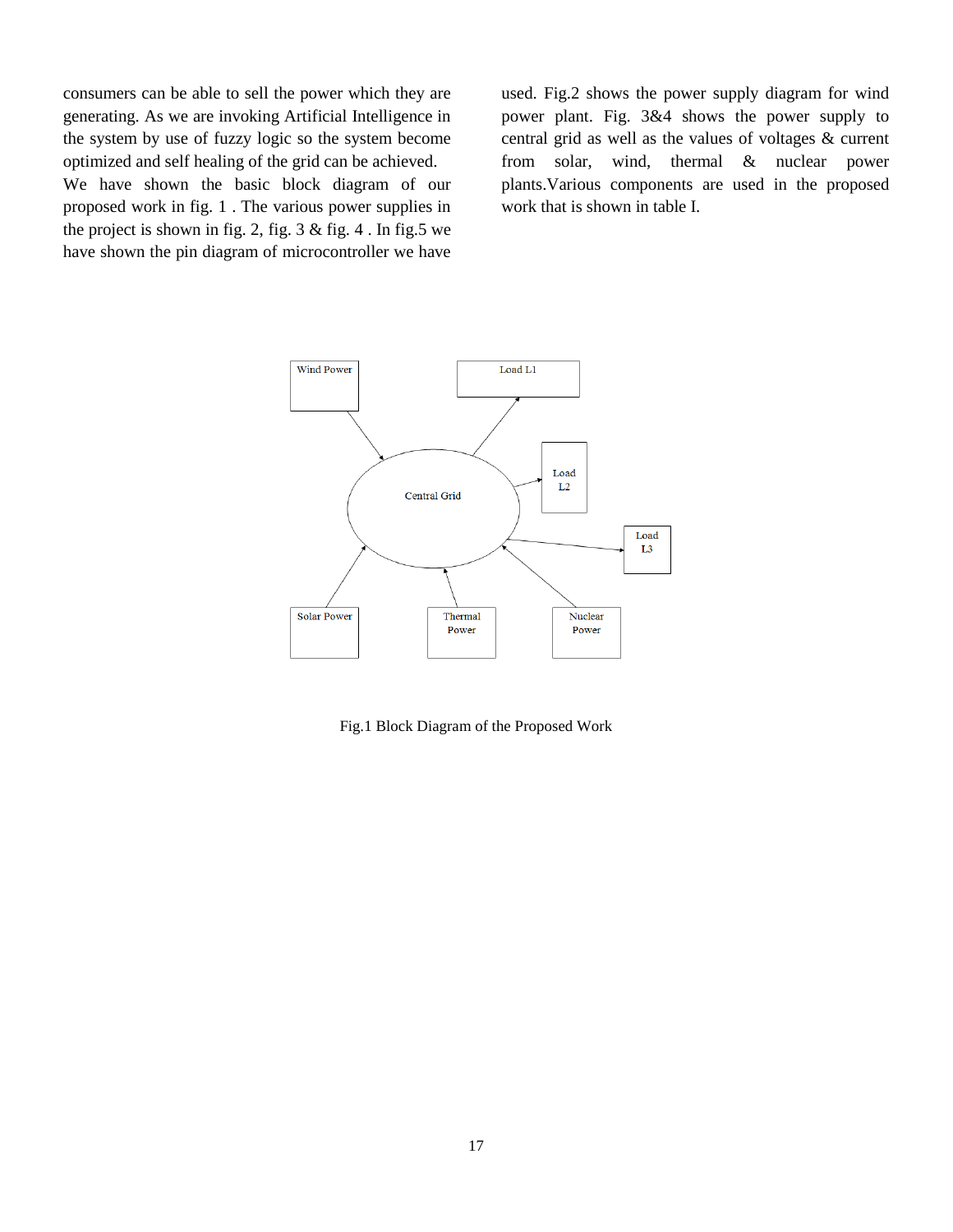

Fig. 2 Wind Power supply



Fig. 3 DC Sensing Card for Wind Plant & Solar Section



Fig.4 AC Sensing Card for Super Thermal & Nuclear Section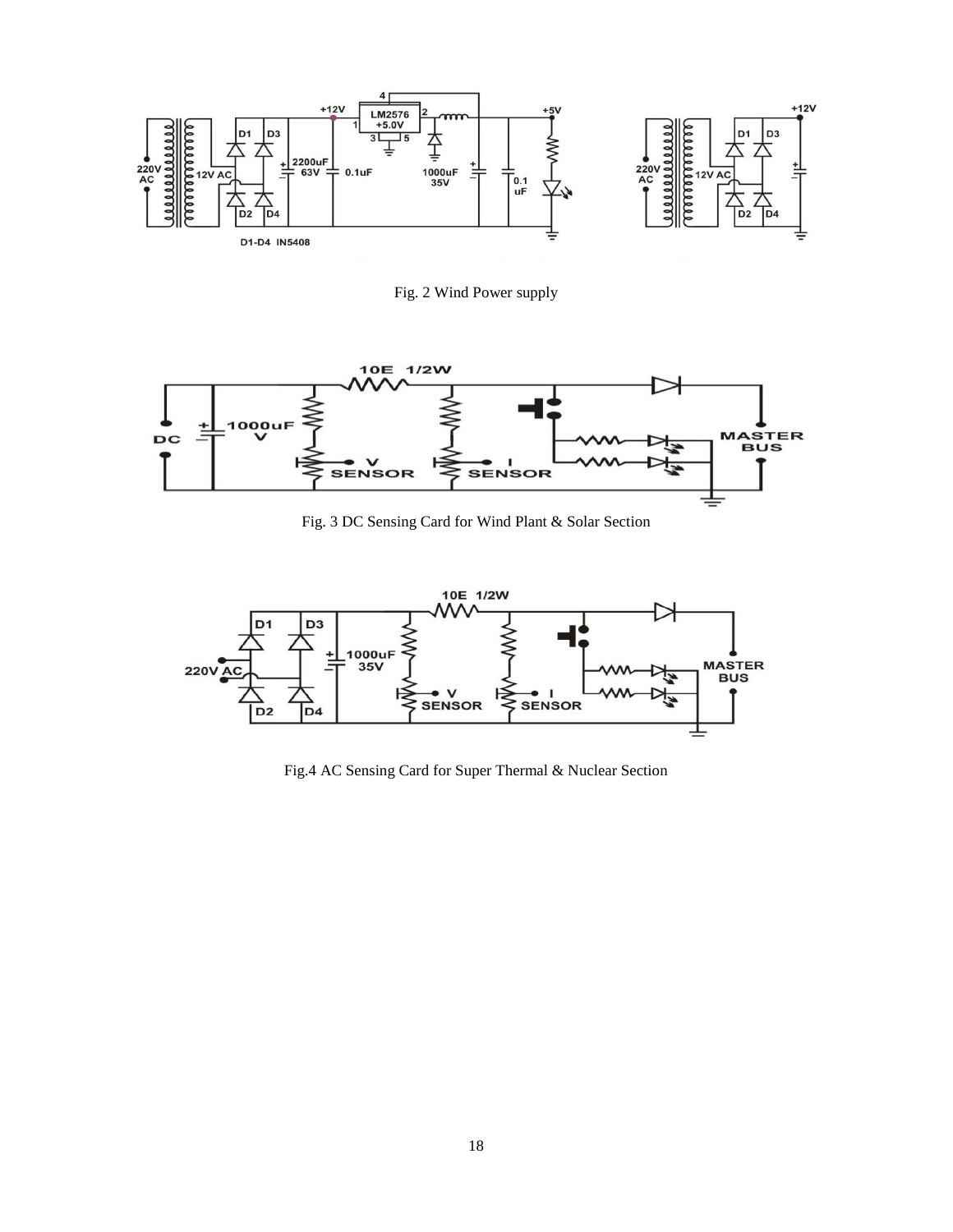

Fig. 5: Micro-Controller Pin Diagram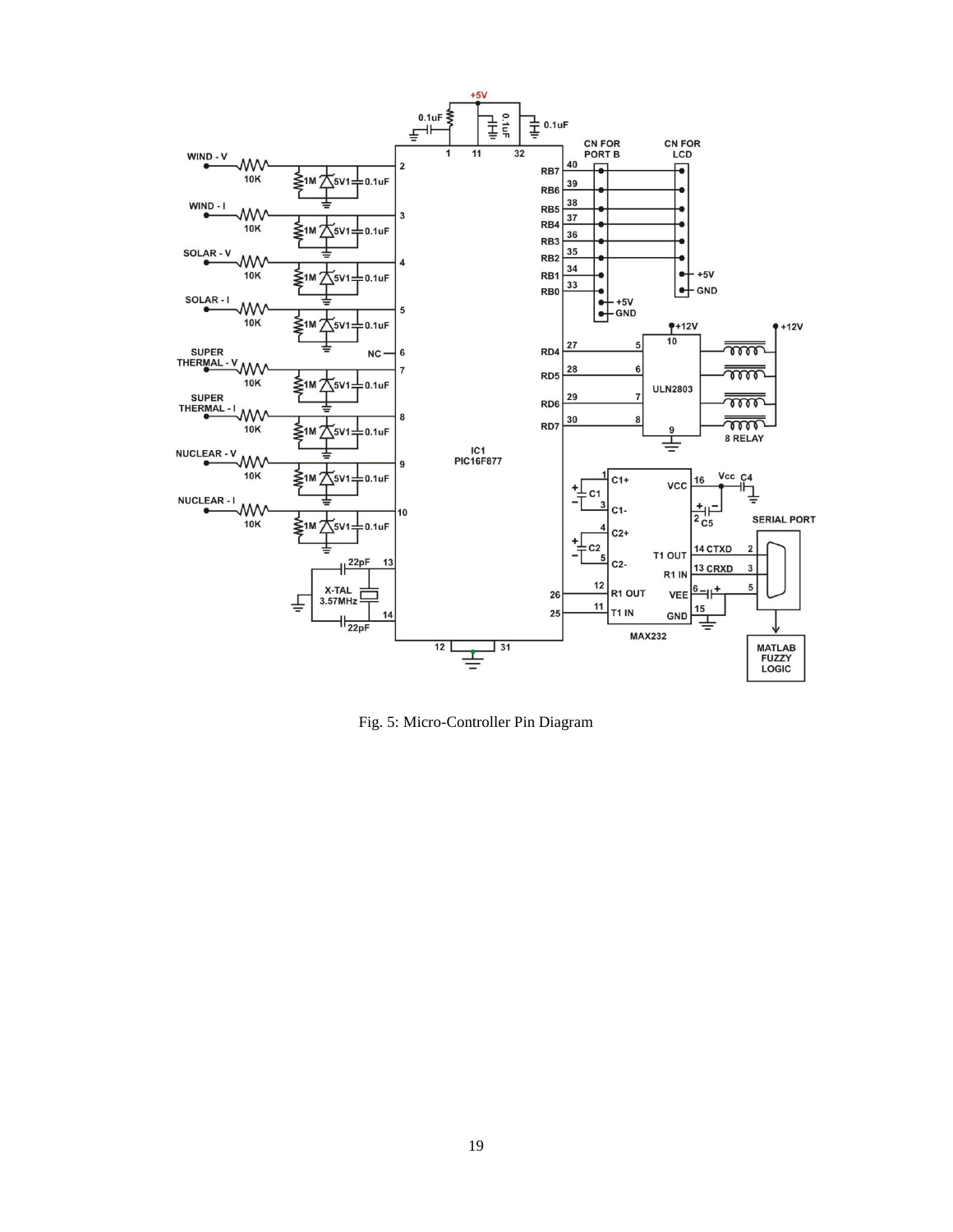## TABLE I LIST OF COMPONENTS

| S.             | Name Of                     | Rating                   | Qty.           | Purpose                          | References       | Image        |
|----------------|-----------------------------|--------------------------|----------------|----------------------------------|------------------|--------------|
| No.            | Components                  |                          |                |                                  |                  |              |
| $\mathbf{1}$   | Transformers                | 12 Volts<br>1 Amp.       | $\overline{4}$ | Power supply                     | $\boxed{3}$      | ARI          |
| $\overline{2}$ | DC Motor                    | 150 rpm<br>12v           | $\overline{2}$ | As power<br>source               | $[4]$            |              |
| $\overline{3}$ | <b>SMPS</b>                 | 220V-5V                  | $\mathbf{1}$   | Power supply                     | $[5]$            |              |
| $\overline{4}$ | Voltage Regulator<br>LM7805 | $17V-5V$                 | $\,1$          | Constant<br>voltage              | [6]              |              |
| 5              | Diode                       | $\overline{\phantom{a}}$ | 27             | Rectifier                        | $[7]$            |              |
| 6              | Diode                       | $\overline{\phantom{a}}$ | $\sqrt{5}$     | Rectifier                        | $[7]$            |              |
| $\overline{7}$ | Capacitors                  | $1000 \mu F$<br>35v      | 6              | Filter, charge<br>storing device | [8]              |              |
| $8\,$          | Capacitor                   | $1000\mu F$<br>16v       | $\overline{2}$ | Filter, charge<br>storing device | [8]              |              |
| 9              | Resistors                   | 1k $\Omega$ 5%           | 58             | Voltage drop                     | $\overline{[9]}$ |              |
| 10             | Resistors                   | 10Ω5%                    | 3              | Voltage drop                     | $[9]$            |              |
| 11             | Resistors                   | $100\Omega$ 5%           | $\mathbf{1}$   | Voltage drop                     | [9]              |              |
| 12             | Resistors                   | 10kQ 5%                  | $\overline{9}$ | Voltage drop                     | $[9]$            |              |
| 13             | Resistors                   | $2.2k\Omega$ 5%          | $\mathbf{1}$   | Voltage drop                     | $[9]$            |              |
| 14             | Resistors                   | $47\Omega$ 5%            | $\overline{2}$ | Voltage drop                     | $[9]$            | $\mathbf{H}$ |
| 15             | Varistor                    | $\overline{\phantom{a}}$ | $\,1$          | Speed regulator                  | $[10]$           |              |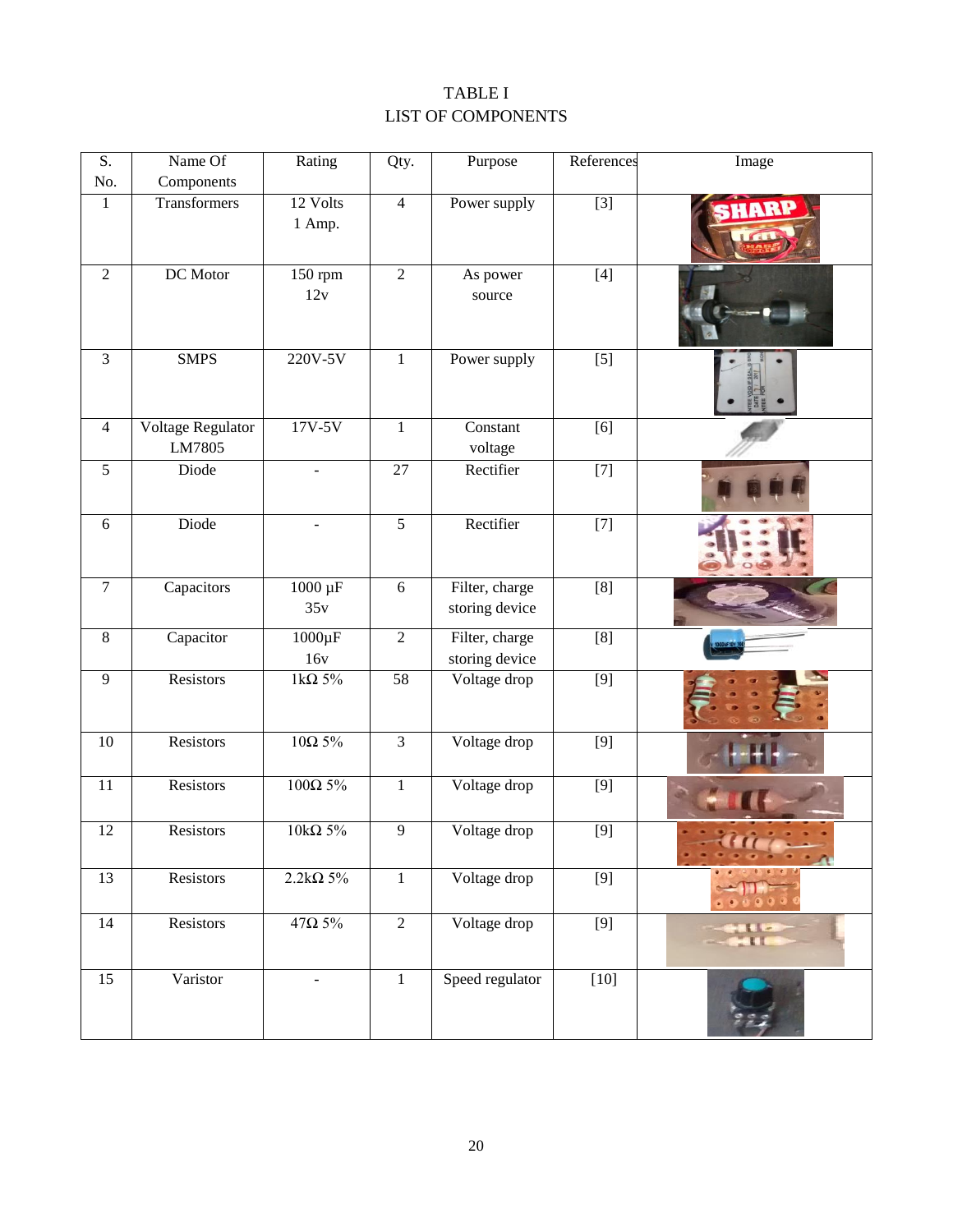| 16 | L.E.D.             |                                      | 89             | As load                                    | $[11]$ |  |
|----|--------------------|--------------------------------------|----------------|--------------------------------------------|--------|--|
| 17 | Micro Controller   | PIC 16F877                           | $\mathbf{1}$   | System<br>controlling                      | $[12]$ |  |
| 18 | <b>ULN 2801</b>    |                                      | $\mathbf{1}$   | Serial port<br>communication               | $[13]$ |  |
| 19 | <b>MAX 232</b>     | $\overline{\phantom{a}}$             | $\mathbf{1}$   | For relay<br>switching                     | $[14]$ |  |
| 20 | Relay              | $7A-$<br>250v~/10A<br><b>125 VAC</b> | $\overline{8}$ | As switch                                  | $[15]$ |  |
| 21 | <b>Trim Port</b>   |                                      | $\overline{8}$ | To vary voltage<br>level                   | $[16]$ |  |
| 22 | Rocker Switch      | ÷.                                   | $8\,$          | On/off switch                              | $[17]$ |  |
| 23 | <b>SPST Switch</b> | $\overline{\phantom{a}}$             | $\overline{2}$ | On/off switch                              | $[18]$ |  |
| 24 | Solar Panel        | 12V                                  | $\mathbf{1}$   | Power source                               | $[19]$ |  |
| 25 | <b>LCD</b> Display | $\overline{\phantom{a}}$             | $\mathbf{1}$   | Display values                             | $[20]$ |  |
| 26 | Zener Diode        | $5{\rm V}$                           | 8              | For protection                             | $[21]$ |  |
| 27 | Paper Capacitor    |                                      | 20             | As filter                                  | $[22]$ |  |
| 28 | <b>Heat Sink</b>   | $\overline{\phantom{a}}$             | $\mathbf{1}$   | Dissipation of<br>heat                     | $[23]$ |  |
| 29 | Cristal Oscillator | 3.5 MHz                              | $\overline{1}$ | Provide<br>frequency to<br>microcontroller | $[24]$ |  |

IV. WORKING OF THE PROJECT In our project we have made four grids two renewable and two non renewable that are solar, wind, thermal & nuclear. The power generated by all the four grids is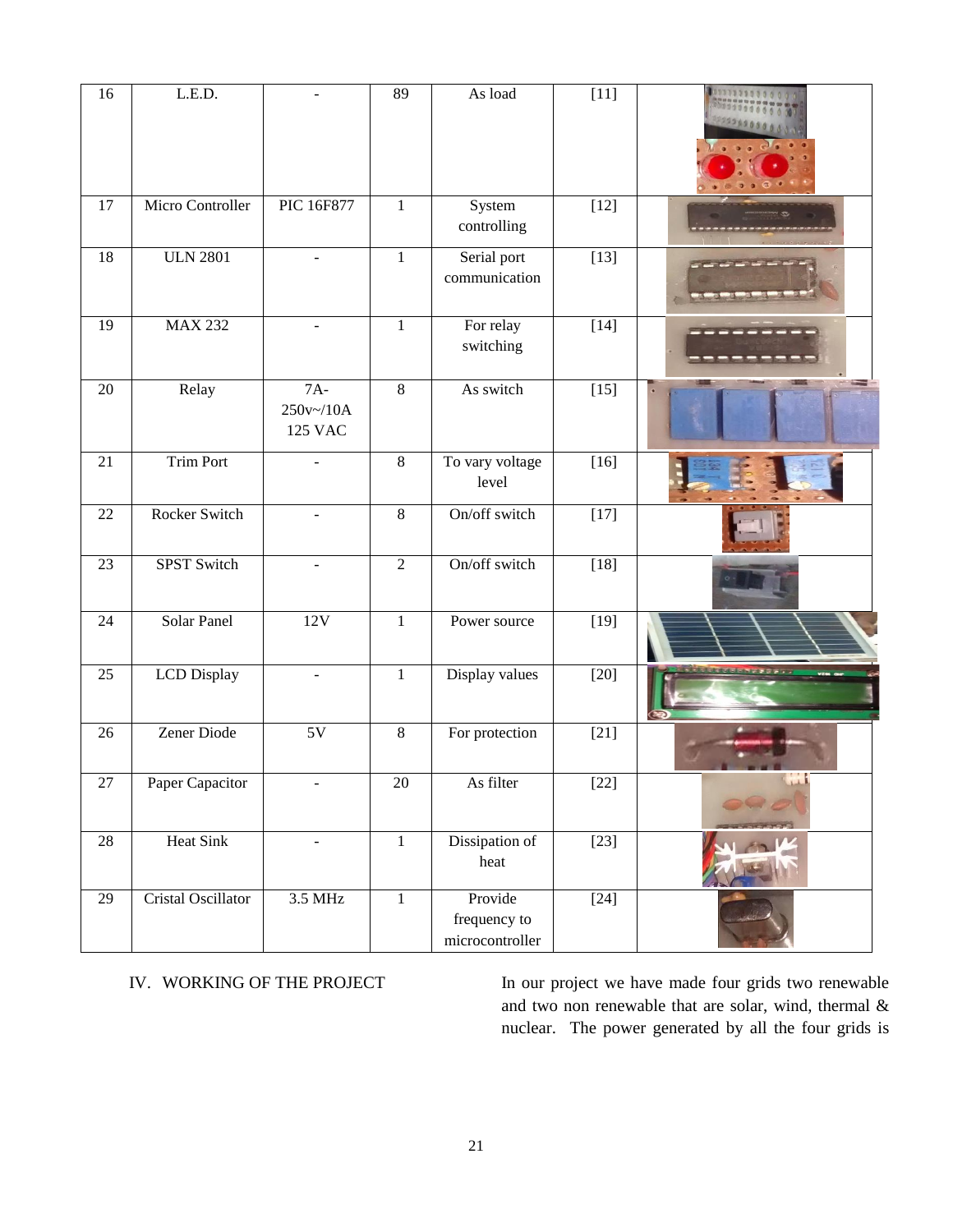sent to the central bus which is configured in Ring Mains. Priority is given first to renewable sources of energy i.e. solar and wind power. These two units will supply the loads up to their maximum capacity.

Now if load is further increased and these two grids are not able to supply the load demand non-renewable sources i.e. thermal & nuclear will switch their power on central bus to fulfil the required demand.

Now by using fuzzy logic (AI) in MATLAB we have made a multi valued code which will decide that which grid is to be turned on/off and how much power has to be drawn from each grid. Here we have shown LEDs as loads. The hardware of our project is connected to the computer trough hyper terminal. In computer we have programmed a code in MATLAB which is basically a algorithm which will control and decide how the grids to be operated.



### V. TEST RESULTS

### *Before Interconnection*

Initially all grids (renewable and non-renewable) are not connected to each other so large spinning reserve capacity is required, reliability of power supply is very low, dependency on non-renewable source is very high, manual reaction to critical network situation, chances of blackout of individual grid is more in case and the overall system is uneconomical.

*After interconnection* 

Now all grids are interconnected through ring main so overall system became robust, spinning reserve capacity is reduced by considerable amount, there can be exchange of peak loads, renewable source of energy are utilized in more efficient manner and dependency on non-renewable source of energy is reduced. Blackout prevention by automated counter measures, as artificial intelligence is used in the system so it can take smart decision.



### VI. CONCLUSION

Dependency on the non renewable source of energy is reduced appreciably. The stability of the system is increased due to control flow of power using proposed work. Limitations of renewable source have been overcome by interconnection of grid with conventional sources.

#### VII. REFERENCES

- [1] Nagrath Khothari, Morden power system analysis, vol. I, 12<sup>th</sup> edition, Tata McGraw Hill, pp. 1-2, 2011.
- [2] Nagrath Khothari, Morden power system analysis, Vol. I,  $12<sup>th</sup>$  edition, 2011, Tata McGraw Hill, pp. 11-12
- [3] B.L. Thereja, A.K. Thereja, Electrical Technology, Vol. II, 24th edition, 2006, S.Chand,pp. 1115-1125
- [4] B.L. Thereja, A.K. Thereja, Electrical Technology, vol II, 24th edition 24, 2006, S. Chand, pp. 995-999
- [5] Switched Mode Power Supply, [www.electrical4u.com](http://www.electrical4u.com/)